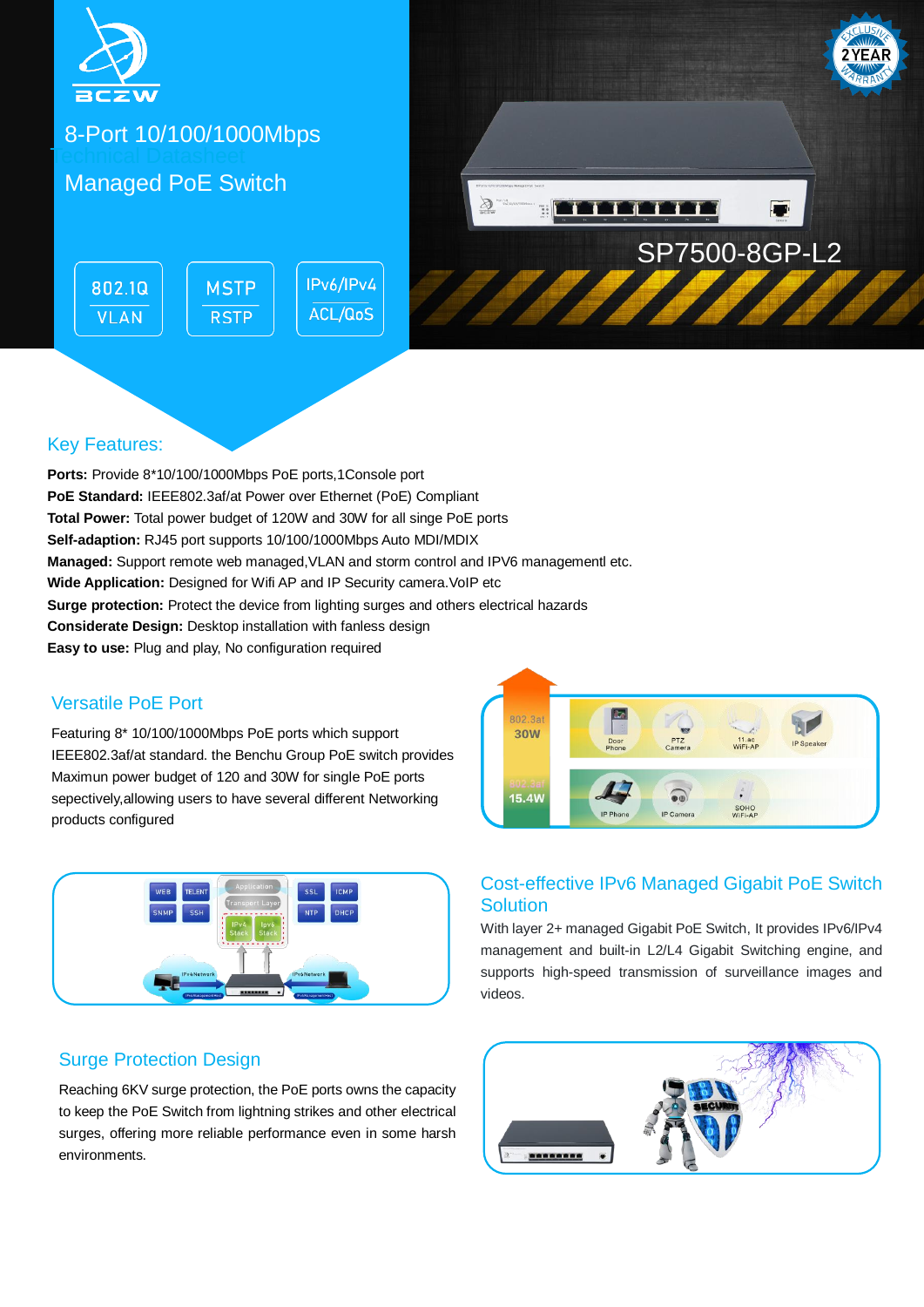# SP7500-8GP-L2

8-Port 10/100/1000Mbps Managed PoE Switch

| <b>Model</b>                             | <b>SP7500-8GP-L2</b>                                                     |           |  |
|------------------------------------------|--------------------------------------------------------------------------|-----------|--|
| <b>Hardware Specifications</b>           |                                                                          |           |  |
| Connector                                | 8 10/100/1000BASE-T RJ45 auto MDI/MDIX ports<br>1 Console port           |           |  |
| PoE Port                                 | 8 10/100/1000Mbps POE PSE port                                           |           |  |
|                                          | Power Indicator: PWR(green).                                             |           |  |
| <b>LED</b> indicators                    | Network Indicator: Link(yellow)                                          |           |  |
| <b>Switch Architecture</b>               | PoE Working Indicator: PoE(green)                                        |           |  |
| <b>Transmission model</b>                | Store and Forward<br>IEEE802.3X full-duplex and Backpressure half-duplex |           |  |
|                                          | Backplane bandwidth                                                      | 32Gbps    |  |
|                                          |                                                                          |           |  |
| Switch Performance                       | Packet forwarding rate                                                   | 14.88Mpps |  |
|                                          | MAC address                                                              | 8k        |  |
| Power requirement                        | AC100-240V 50/60Hz                                                       |           |  |
| <b>ESD Protection</b>                    | 6KV ESD                                                                  |           |  |
| Dimension(WxDxH)                         | 270mm x 180mm x 44.5mm(10.62in x 7.09in x 1.75in)                        |           |  |
| Weight                                   | 1.4kg                                                                    |           |  |
| Power over Ethernet (PoE) Specifications |                                                                          |           |  |
|                                          | IEEE802.3i 10 BASE-T                                                     |           |  |
|                                          | IEEE802.3u 100 BASE-TX                                                   |           |  |
|                                          | IEEE802.3ab 1000BASE-T                                                   |           |  |
| Network standard                         | IEEE802.3x Flow Control                                                  |           |  |
|                                          | IEEE802.3af Power over Ethernet                                          |           |  |
|                                          | IEEE802.3at Power over Ethernet                                          |           |  |
|                                          | IEEE802.3az EEE                                                          |           |  |
| PoE Standard                             | IEEE 802.3af Power over Ethernet/PSE                                     |           |  |
|                                          | IEEE 802.3at Power over Ethernet Plus/PSE                                |           |  |
| PoE Supply Type                          | $1/2(+)$ , $3/6(-)$ End-span                                             |           |  |
| PoE Power Output                         | Per Port 52V DC, 300mA. max. 15.4 watts (IEEE 802.3af)                   |           |  |
|                                          | Per Port 52V DC, 600mA. max. 30 watts (IEEE 802.3at)                     |           |  |
| PoE Power budget                         | 120W                                                                     |           |  |
| <b>Layer 2 Functions</b>                 |                                                                          |           |  |
| Port Mirroring                           | TX / RX / both Many-to-1 monitor                                         |           |  |
| Vlan                                     | 802.1Q tagged-based VLAN                                                 |           |  |
|                                          | Up to 256 VLAN groups, out of 4094 VLAN IDs                              |           |  |
|                                          | 802.1ad Q-in-Q tunneling                                                 |           |  |
|                                          | Voice VLAN; Protocol VLAN; Private VLAN (Protected port), GVRP           |           |  |
| Link Aggregation                         | IEEE 802.3ad LACP and static trunk                                       |           |  |
|                                          | Supports 8 groups of 8-port trunk                                        |           |  |
| <b>Spanning Tree Protocol</b>            | STP, IEEE 802.1D Spanning Tree Protocol                                  |           |  |
|                                          | RSTP, IEEE 802.1w Rapid Spanning Tree Protocol                           |           |  |
|                                          | MSTP, IEEE 802.1s Multiple Spanning Tree Protocol                        |           |  |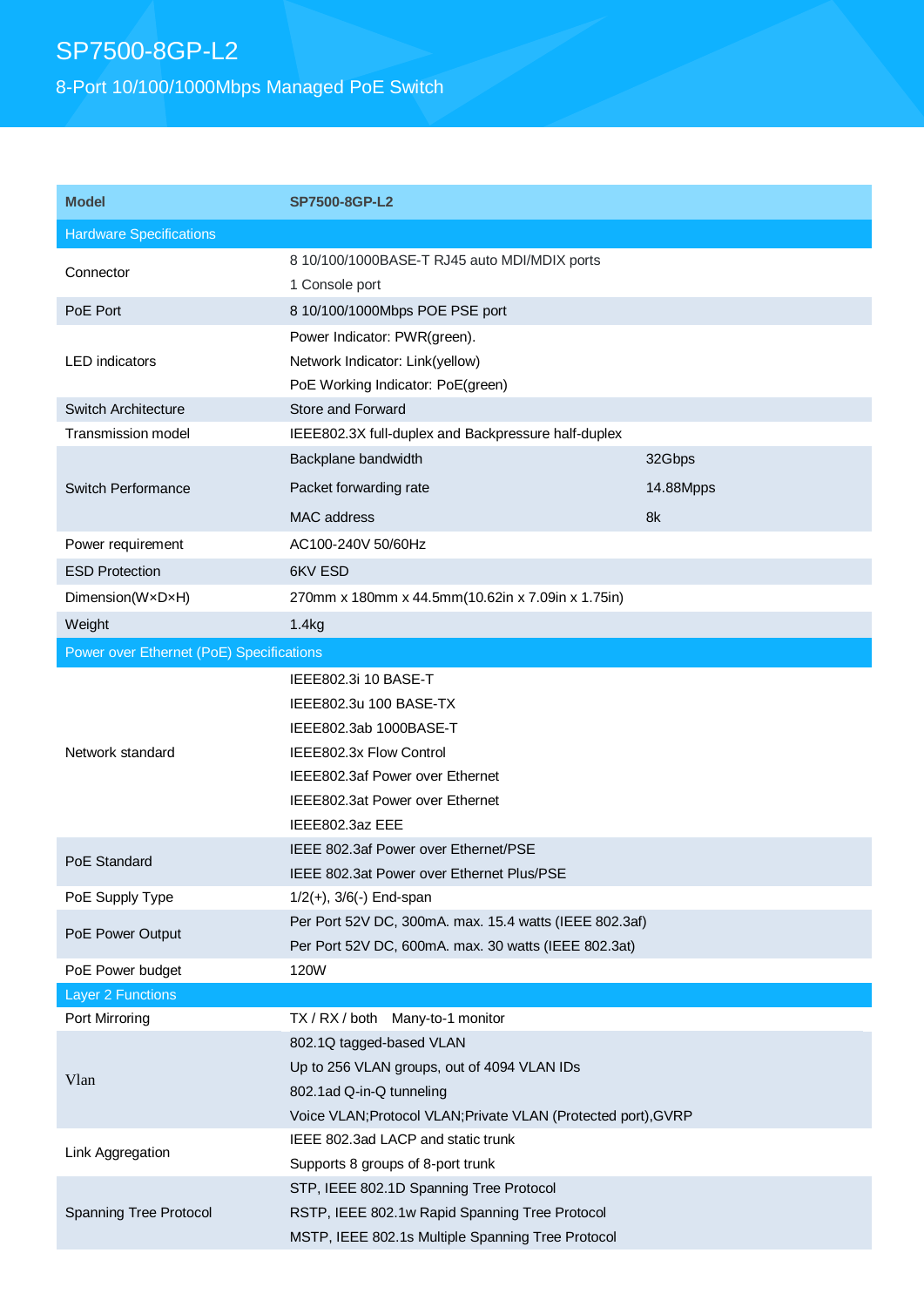|                                    | IGMP (v2/v3) snooping                                                                                                                                                                  |  |  |
|------------------------------------|----------------------------------------------------------------------------------------------------------------------------------------------------------------------------------------|--|--|
| <b>IGMP Snooping</b>               | IGMP querier                                                                                                                                                                           |  |  |
|                                    | Up to 256 multicast groups                                                                                                                                                             |  |  |
| <b>MLD Snooping</b>                | MLD (v1/v2) snooping, up to 256 multicast groups                                                                                                                                       |  |  |
| <b>Access Control List</b>         | IPv4/IPv6 IP-based ACL / MAC-based ACL                                                                                                                                                 |  |  |
| PoE Management                     | Open or close port<br>Standard POE scheduling management Power and current display<br>Automatic restarting function of equipment dead machine Timing<br>Support IP bindings restarting |  |  |
| QoS                                | 8 mapping ID to 8 level priority queues                                                                                                                                                |  |  |
|                                    | --- Port number                                                                                                                                                                        |  |  |
|                                    | --- 802.1p priority                                                                                                                                                                    |  |  |
|                                    | --- 802.1Q VLAN tag                                                                                                                                                                    |  |  |
|                                    | --- DSCP field in IP packet                                                                                                                                                            |  |  |
|                                    | Traffic classification based, strict priority and WRR                                                                                                                                  |  |  |
|                                    | IEEE 802.1X port-based authentication                                                                                                                                                  |  |  |
|                                    | Built-in RADIUS client to co-operate with RADIUS server                                                                                                                                |  |  |
|                                    | RADIUS / TACACS+ user access authentication                                                                                                                                            |  |  |
|                                    | IP-MAC port binding                                                                                                                                                                    |  |  |
|                                    | <b>MAC</b> filtering                                                                                                                                                                   |  |  |
| Security                           | <b>Static MAC address</b>                                                                                                                                                              |  |  |
|                                    | DHCP Snooping and DHCP Option82                                                                                                                                                        |  |  |
|                                    | STP BPDU guard, BPDU filtering and BPDU forwarding                                                                                                                                     |  |  |
|                                    | DoS attack prevention                                                                                                                                                                  |  |  |
|                                    | <b>ARP</b> inspection                                                                                                                                                                  |  |  |
|                                    | IP source guard                                                                                                                                                                        |  |  |
| <b>Management Function</b>         |                                                                                                                                                                                        |  |  |
| <b>Basic Management Interfaces</b> | Web browser / Telnet / SNMP v1, v2c, V3                                                                                                                                                |  |  |
|                                    | Firmware upgrade by HTTP / TFTP protocol through Ethernet network                                                                                                                      |  |  |
|                                    | Remote / Local Syslog, System log, LLDP protocol, SNTP                                                                                                                                 |  |  |
| Secure Management Interfaces       | SSH, SSL, SNMP                                                                                                                                                                         |  |  |
|                                    | <b>RFC 1213 MIB-II</b>                                                                                                                                                                 |  |  |
|                                    | RFC 1215 Generic Traps                                                                                                                                                                 |  |  |
|                                    | RFC 1493 Bridge MIB                                                                                                                                                                    |  |  |
| <b>SNMP MIBs</b>                   | RFC 2674 Bridge MIB Extensions                                                                                                                                                         |  |  |
|                                    | RFC 2737 Entity MIB (Version 2)                                                                                                                                                        |  |  |
|                                    |                                                                                                                                                                                        |  |  |
|                                    | RFC 2819 RMON (1, 2, 3, 9)                                                                                                                                                             |  |  |
|                                    | RFC 2863 Interface Group MIB                                                                                                                                                           |  |  |
|                                    | RFC 3635 Ethernet-like MIB                                                                                                                                                             |  |  |
| Environment                        |                                                                                                                                                                                        |  |  |
| Safety                             | FCC Part15 Class A, CE. RoHs                                                                                                                                                           |  |  |
| Environment specification          | Operating temperature: -20°C~55°C, operating humidity: $5\%$ ~95%                                                                                                                      |  |  |